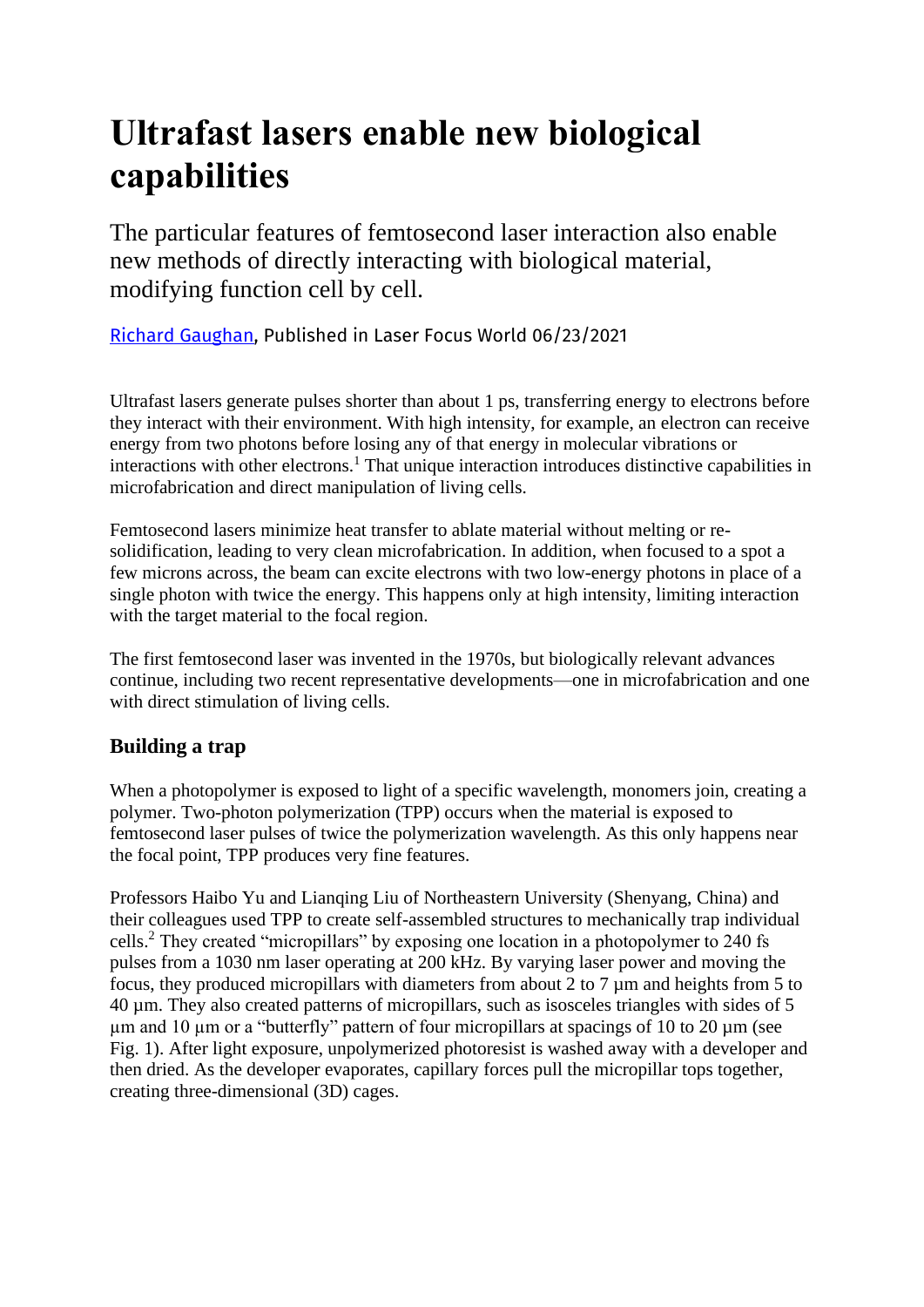

FIGURE 1. Femtosecond lasers can produce fine features in photoresist, such as these micropillars that subsequently self-assembled into a butterfly trap. Optical tweezers then bring single cells into the traps, where this photomicrograph (a) and electron micrograph (b) show they are retained.

The intention was to create structures to hold individual cells without constant active intervention. Optical traps hold individual cells, but there is no easy way to retain multiple cells or hold them for a long time. After some proof-of-principle tests, Yu and Liu used an optical trap to slide individual mouse fibroblast cells inside the 3D butterfly cage. The butterfly cage retained cells even during fluid flow, such as those that would take place during nutrient addition or medium replacement, and with no continuous external force. This new capability now enables longitudinal studies of individual cells.

So, ultrafast lasers micromachine structures useful for biological studies, but they can also directly modify the behavior of living cells.

### **Cellular control in a flash**

Ultrafast lasers provide the peak intensity required for multiphoton microscopy, in the same way as they do with TPP. Here, femtosecond lasers excite fluorescent labels at twice their nominal absorption wavelength. Previously, some researchers had noticed that multiphoton microscopy sometimes stimulated transient  $Ca^{2+}$  signals.<sup>3</sup> Professor Hao He of Shanghai Jiao Tong University in China and his colleagues at several other international institutions pursued those investigations and discovered an ultrafast laser method to specifically and deterministically stimulate  $Ca^{2+}$  influx in a variety of cell types.<sup>4</sup>

Calcium regulates a wide range of cellular processes in all eukaryotic cells. There are a number of different mechanisms that regulate and effect the transfer of  $Ca^{2+}$  across the cell membrane. One of those mechanisms is the store-operated calcium (SOC) entry, in which one protein—STIM1—reacts to the  $Ca^{2+}$  concentration within the endoplasmic reticulum and binds with another protein—Orai1—to create a channel allowing calcium influx to the cell.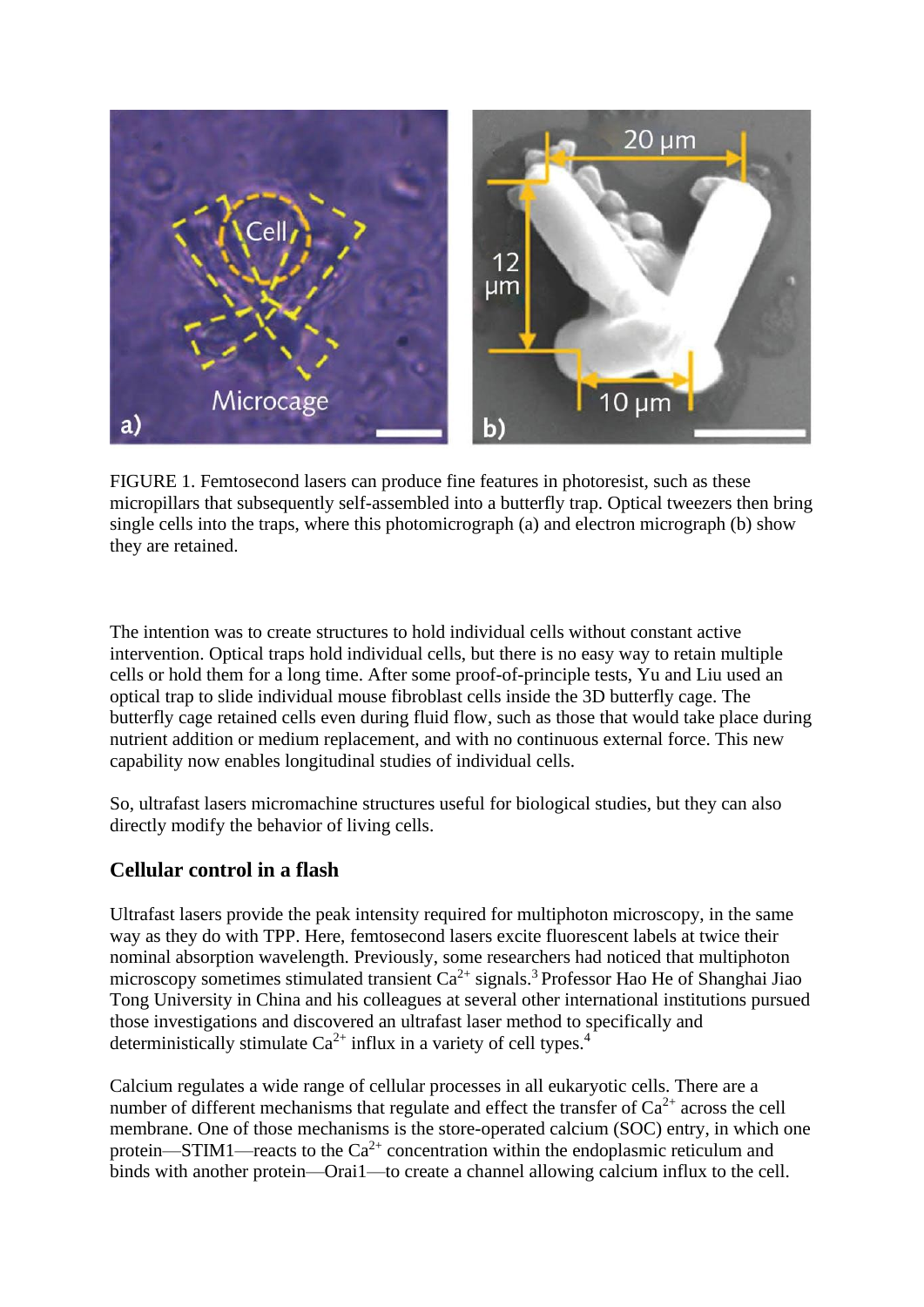Although the details of the Orai1 channel formation aren't yet well understood, the consensus understanding is that the calcium channel opens when the Orai1 proteins assemble in a tight hexamer configuration.

Because calcium signaling is critical to many biological processes, researchers have developed genetic modifications that allow calcium influx to be optically controlled. Optical stimulation is the least invasive technique to activate specific cells, but genetic modification is about as invasive as it gets. He's team found they could activate  $Ca^{2+}$  channels in wild-type cells by illuminating the cellular membrane with 700 nm light delivered in 100 fs pulses from a 2 mW femtosecond laser.

# **Isolating the mechanism**

To investigate this effect, He's team first incubated cells with a fluorescent calcium marker and imaged the culture with a confocal microscope using a 488 nm laser source. Once a target cell was identified, the femtosecond laser was scanned over a small region of the cell membrane—typically a  $2 \times 2$  µm area. Confocal microscope images quantified changes in the cell's internal calcium concentration. The researchers saw an influx of calcium originating at the exposure site and spreading throughout the cell, as can be seen for various cell types in Figure 2.



FIGURE 2. The red squares on these images show where the femtosecond laser was scanned, and the green fluorescence shows the subsequent calcium influx.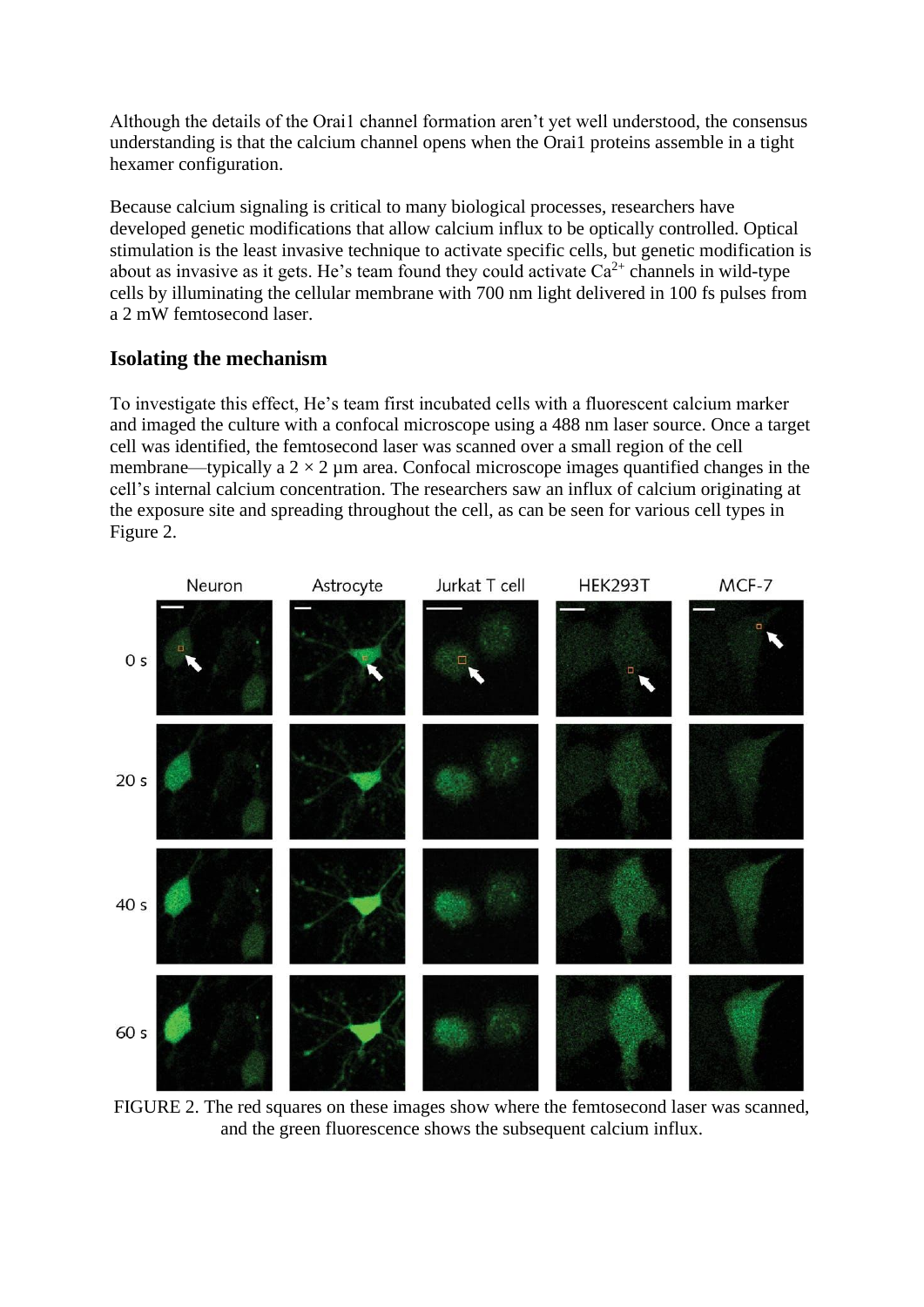A comprehensive set of experiments isolated the mechanism. By performing the procedure in environments both with and without external  $Ca^{2+}$ , they verified that the calcium diffusion came from the external environment and not an internal Ca store. Using various techniques to prevent the action of the Orai1 and STIM1 proteins, they verified that the calcium was entering through the Orai1 channel with no involvement of the STIM1 protein. With FRET labeling, they confirmed that femtosecond laser exposure stimulated the formation of a tight Orai1 hexamer structure.

They then scanned the femtosecond laser over a wavelength range of 700 to 960 nm and noted the highest  $Ca^{2+}$  influx at the shortest wavelengths—far from water's peak absorption, indicating photothermal effects were not a likely cause. The two-photon absorption spectrum also matched that of flavin, hinting that flavin excitation might be responsible for Ca channel formation. By introducing agents that inhibited that excitation, they confirmed that photoexcited flavins trigger the opening of the Orai1 channel, as illustrated in Figure 3.



FIGURE 3. The store-operated Orai1 calcium channel normally opens when internal calcium stores are low, but femtosecond pulses excite flavins that bind to Orai1 and induce channel opening.

Those experiments, along with several others, confirmed that exposure to appropriate femtosecond laser pulses triggers calcium influx through the store-operated calcium channel (SOC), leading to the method's abbreviated name: femtoSOC. To demonstrate femtoSOC's utility, He's team induced calcium influx specifically through SOC in a range of different cell cultures, including neurons, astrocytes, and MCF-7 breast cancer cells. They also demonstrated the ability to trigger calcium influx in single neurons in living mice, opening a novel path to investigating neural interactions.

Professor Hajime Hirase of the Center for Translational Neuromedicine at the University of Copenhagen in Denmark has been developing optogenetic resources for stimulating astrocytes to enhance their  $Ca^{2+}$  levels. He recently demonstrated that astrocyte  $Ca^{2+}$  elevation leads to enhanced memory performance in mice.<sup>5</sup> Hirase, who was not involved in the femtoSOC development, appreciates its potential for noninvasive investigation of cognitive processes, in that femtoSOC "obviates the need for transgenic mice or AAV inoculation to manipulate astrocytic calcium." He believes this stimulation modality will be even more valuable as more precise manipulation of activation and deactivation of neuronal activity is achieved "because brain function relies on the action potential timing and rate of neurons."

He's team is proud of the ability to directly control SOC channels without optogenetics.